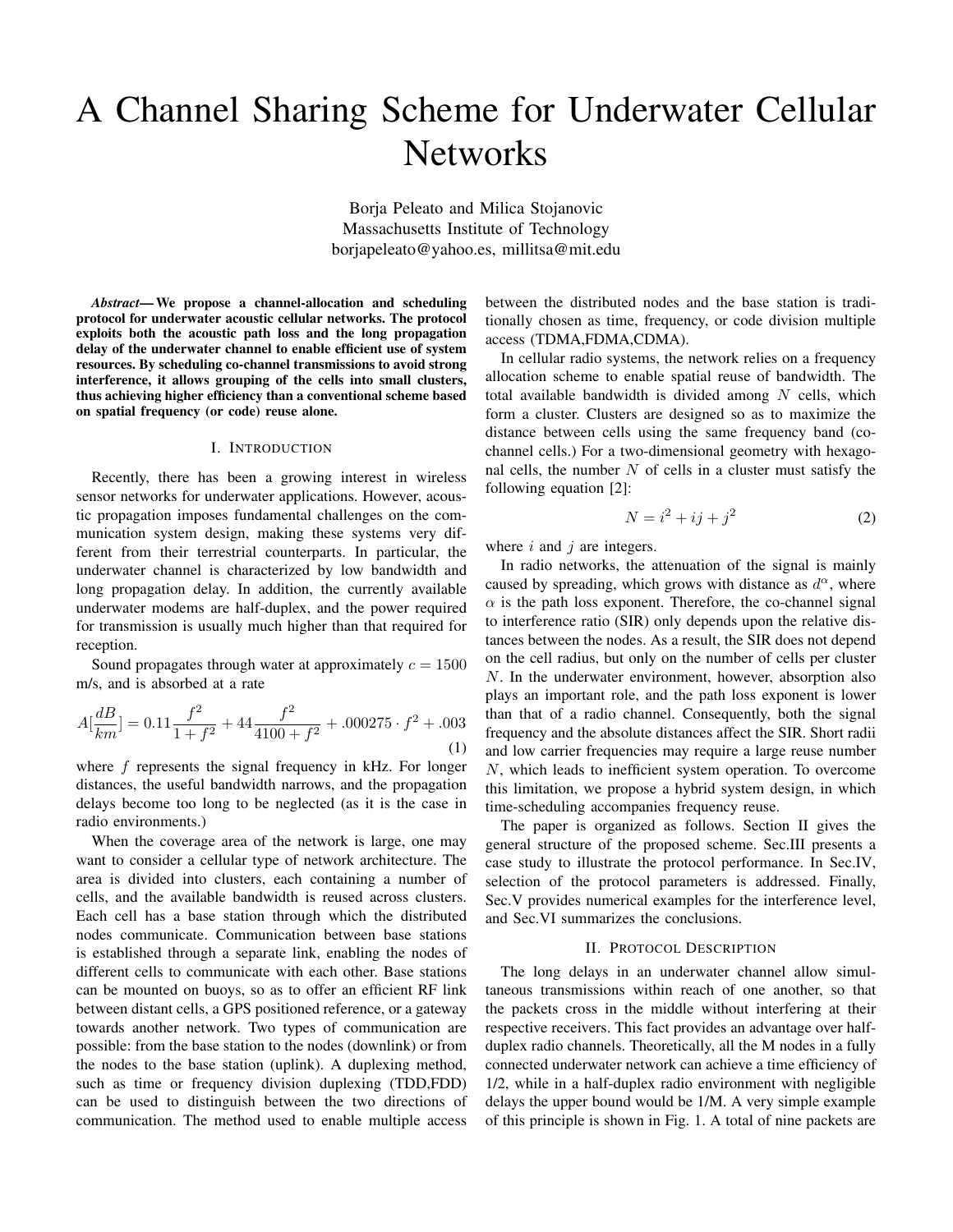

Fig. 1. Period of six time slots in a transmission schedule. Nodes a, b and c are located at the vertices of an equilateral triangle. Slots, packets and propagation delays between any two nodes all have the same duration. Solid lines indicate the destination of each packet, and dashed lines indicate the interference that they create.

exchanged in six time slots, of the same length as the packets. In contrast, only one packet can be transmitted in each slot in a half-duplex radio environment.

By applying this strategy to a cellular network, the interference from the closest co-channel cells can be avoided. In turn, frequency reuse can be performed more efficiently by using fewer cells per cluster.

We consider a shallow water network of hexagonal cells of radius  $R$ , each with a base station in the center, and users arbitrarily deployed. All nodes are half-duplex and use the same transmission power. Base stations must be loosely synchronized to a common clock. The link can either be unidirectional (only uplink or only downlink) or bidirectional. The network relies on a frequency reuse scheme, such that the same band is reused after a distance D. (Without the loss of generality, spatial reuse based on code allocation in a spreadspectrum system can be assumed instead.) The total available bandwidth B is divided among  $N_h$  cells, which form a cluster similarly as in a conventional cellular system.

We establish a transmit/receive sleep schedule so that the closest co-channel cells do not interfere during the listening period and interferences add up during the remainder of the slot. The sleep period introduces a time inefficiency, but improves the bandwidth efficiency by reducing the number of cells per cluster with respect to that of a conventional scheme.

Let  $N$  be the minimum number of cells per cluster that a conventional scheme requires to achieve a certain  $SIR_0$ , and  $N_h \leq N$  the cluster size chosen for our scheme. The minimum distance between two co-channel cells in our scheme is  $D = \sqrt{N}$  $R\sqrt{3N_h}$ . The time it takes the signal to propagate between the base station and the cell edge is given by  $T = R/c$ . Assuming the same communication direction for both cells (either uplink or downlink), the time needed for the interference to reach the other cell's receiver is at least  $(D-R)/c$ . If both transmissions start at the same time, we can only guarantee absence of collision for the packets transmitted during the first  $(D-2R)/c$ seconds.

When the base station communicates with nodes located close to the cell edge, the signal level is much lower than that received by a node closer to the center. Therefore, the nodes close to the base station can tolerate higher interference levels than those that are far. If the base station knows its nodes' distances, it can lengthen the active interval in the schedule by a factor of  $X \geq 1$ . The first  $(D - 2R)/c$  seconds will be free from strong interference, allowing the base station to communicate with the farther nodes. The rest of the interval will have stronger interference and it will be left for closer nodes. The transmission/reception time is thus set to  $X(D 2R)/c$ , where X can be 1 if the distances between the cells and the base station are unknown, or the interference level tolerated is the same for all the nodes.

After the transmission, a waiting period is introduced to allow the interference to pass before starting a new transmission. The distances to the different tiers of co-channel cells are given by p

$$
R\sqrt{3k} \cdot N_h \tag{3}
$$

where  $k$  is given in the form  $(2)$ .

Let us denote by  $k_0$  the greatest k for which the interference needs to be eliminated in order to achieve the required  $SIR_0$ . The waiting time is then set to  $R\sqrt{3k_0N_h}/c$ , the minimum needed to guarantee the absence of harmful interference for the nodes at the cell edge.

The efficiency is given by

$$
\eta_{hybrid} = \eta_{time} \cdot \eta_{freq} = \frac{(D - 2R)X}{(D - 2R)X + D'} \cdot \frac{1}{N_h} \tag{4}
$$

where  $D' = R\sqrt{3k_0N_h}$  is the distance to the farthest interfering cell whose interference must be avoided. Comparing the efficiency of our scheme when  $X = 1$  with that of a conventional scheme, the former is higher only when the conventional scheme requires  $N \geq 19$ , i.e. for small cells, low frequencies and/or high SIR requirements. If  $X$  can be increased, our scheme outperforms the standard cellular system in the majority of scenarios.

## III. CASE STUDY

We will divide the cells into two areas  $(X = 2)$ . The active transmitting interval will thus have two parts: the first interval lasting  $(D - 2R)/c$  seconds, with low interference, will be reserved for nodes farther than  $R\sqrt{2}/2$  from the base station (outer nodes), and the second interval, with strong interference, will be used to to communicate with the rest of the nodes (inner nodes). Assuming a uniform distribution of the nodes over the cell, half of them will be in the inner region and the other half in the outer region. Below, we describe in detail the schedule for each type of communication: downlink, uplink, and bidirectional.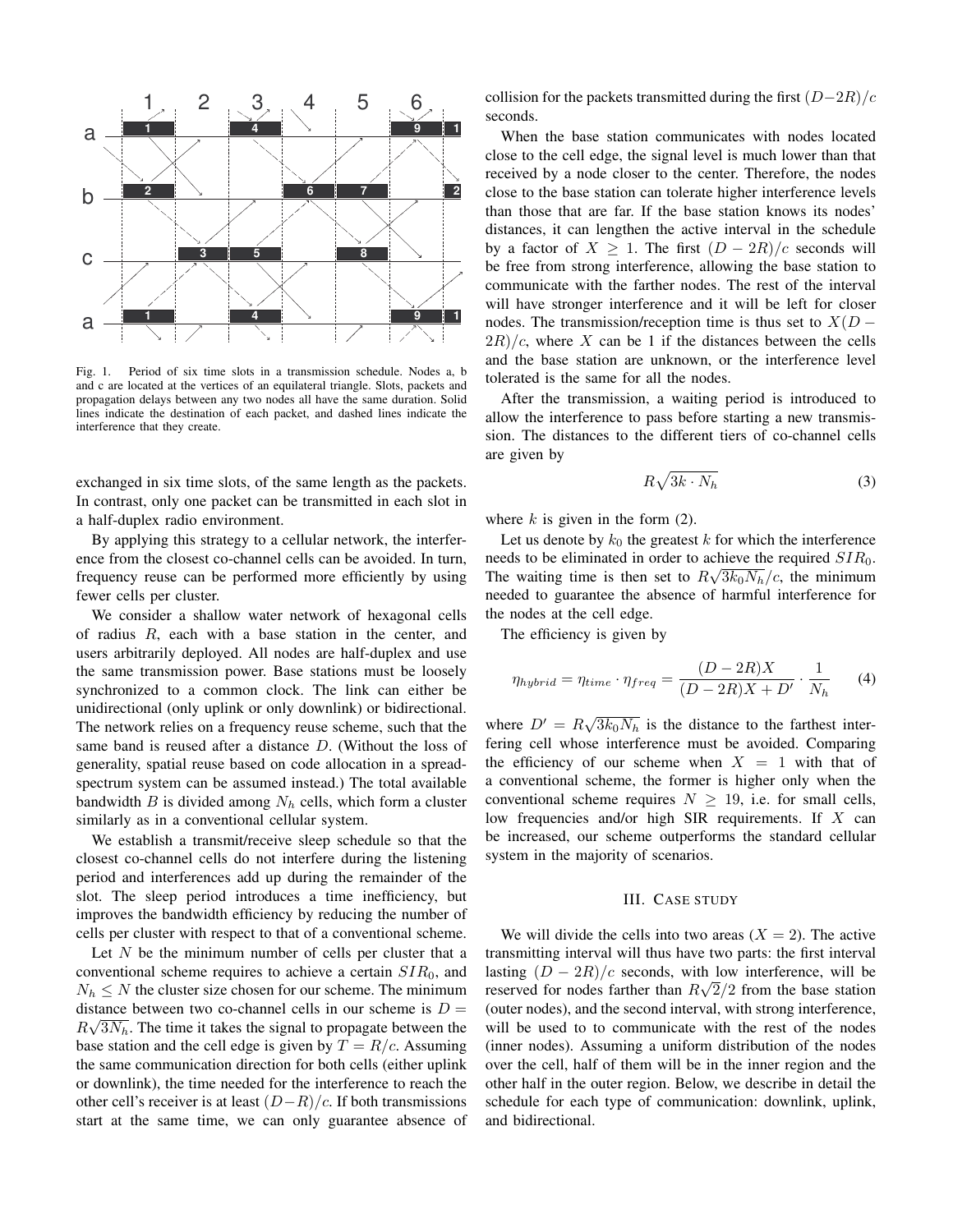

Fig. 2. Illustration of the downlink schedule when  $X = 2$ . All three base stations transmit simultaneously using the same channel. Nodes in the outer region receive their packets (first half of the transmission slot) without interference.

#### *A. Downlink*

All co-channel base stations start transmitting packets for their outer nodes at  $t = 0$ , and continue doing so until  $t =$  $(D-2R)/c$ . At that point, they start transmitting the packets for the inner half of the nodes during another  $(D - 2R)/c$ seconds. A node located on the edge of the cell will hear the first group of packets between  $t = R/c$  and  $t = (D - R)/c$ . The interference from the closest co-channel cell will reach it after  $t = (D - R)/c$ ; hence, there will be no overlapping.

The distance to the farthest co-channel cell whose interference needs to be avoided is  $D'$  (distance between the centers of both cells). Its interference will reach the edge of our cell at  $t = (D' - R)/c$ . The signal only lasts  $2(D - 2R)/c$  seconds, but it has to traverse the entire cell, so it will not be over until  $t = (2(D - 2R) + D' + R)/c$ . After that, the outer nodes can start receiving without interference again. Consequently, the base station should start a new transmission interval at  $t = (2(D - 2R) + D')/c$ . Fig. 2 illustrates the scheme.

In summary, the base station transmits from  $t = 0$  to  $t =$  $(D-2R)/c$  to the outer nodes, and from  $t = (D-2R)/c$  to  $t = 2(D - 2R)/c$  to the inner nodes. The new transmission interval starts at  $t = (2(D - 2R) + D')/c$ .

## *B. Uplink*

In the uplink case, the schedule is more complicated. A transmission can originate from any point within a cell, and the base station must receive the packets from outer nodes without interference.

The schedule for the downlink case increased the efficiency by doubling the length of the transmission interval with respect to the one with  $X = 1$ ; similarly, the length of the receiving interval is now doubled. If the base station multiplexes its users in a TDMA frame, it suffices to assign slots during the first half of the  $2(D - 2R)/c$  receiving period to outer nodes, and the rest to the inner nodes. Once the receiving period is over, the base station will stay idle for  $D'/c$  seconds.

If, on the other hand, the base station assigns a sub-band (or code) to each node, doubling the length of the receiving period does not improve the efficiency because it will only be receiving from half of the nodes at any given time. The improvement then comes from reusing the same code (or subband) for two nodes located in different areas (inner and outer.) The schedule is the following: all nodes transmit during  $(D 2R/c$  seconds, but those located in the outer region start at  $t = (R - r)/c$  and those in the inner region start at  $t =$  $(D - R - r)/c$ , where r is the distance from the node to the base station. After a node stops transmitting, it waits for  $(D - 2R + D')/c$  seconds and starts the cycle again.<sup>1</sup>

## *C. Bidirectional*

If time division duplexing for bidirectional communication is needed with half-duplex underwater modems, the preceding two schemes can be alternated. With an idle time of  $(D'-R)/c$ seconds after the downlink slot, and  $(D' + R)/c$  seconds after the uplink slot, the efficiency does not change.

### IV. PROTOCOL IMPLEMENTATION

The cell radius is usually limited by the number of base stations or the user density, but it should be chosen as small as possible to maximize the user capacity of the network. The carrier frequency, on the contrary, must be as high as possible to increase the absorption of the interference, but we must not forget that the useful signal will also be more attenuated at a higher frequency.

Once the SIR threshold for correct reception, the cell radius, and the carrier frequency are set, the first step is to find the cluster size that a conventional scheme would require, namely N. This will indicate the nearest layer whose interference can be tolerated. Given the value for  $N$ , the direct approach would be to choose  $N_h$  and  $k_0$  for the hybrid scheme such that  $N_h k_1 \geq N$ , where  $k_1$  is the next term after  $k_0$  in the sequence given by Eq.(2).

However, the choice of  $N_h$  and  $k_0$  is not an easy one. Due to the non-linearity of the problem, some configurations provide lower interference, while others exhibit interference peaks during the receiving interval. In the conventional scheme, the second layer of interference is usually neglected because it is second layer of interference is usually neglected because it is always  $\sqrt{3}$  times farther than the first. In our scheme, on the contrary, both layers can be very close and not all layers contribute with the same number of cells. Consequently, several layers have to be considered, resulting in many variables that have to be taken into account to obtain a general expression for the optimal  $N_h$  and  $k_0$ . For example,  $(N_h, k_0) = (3, 3)$ has the closest layer of co-channel interference at a distance of  $6R$  (which corresponds to a conventional scheme with  $N=12$ ), and the second at a distance of  $8R$  ( $N=21$  in a conventional scheme). However, the second layer contributes with 12 cells, while the first one has only 6. If the frequency is low or the

<sup>&</sup>lt;sup>1</sup>When no downlink is needed, the efficiency can be further increased by having the inner nodes transmit during  $t \in ((-R + r)/c, (R - r)/c)$  and finish  $2(R - r)/c$  seconds earlier. The waiting period in this case is nearly  $T = R/c$  seconds shorter.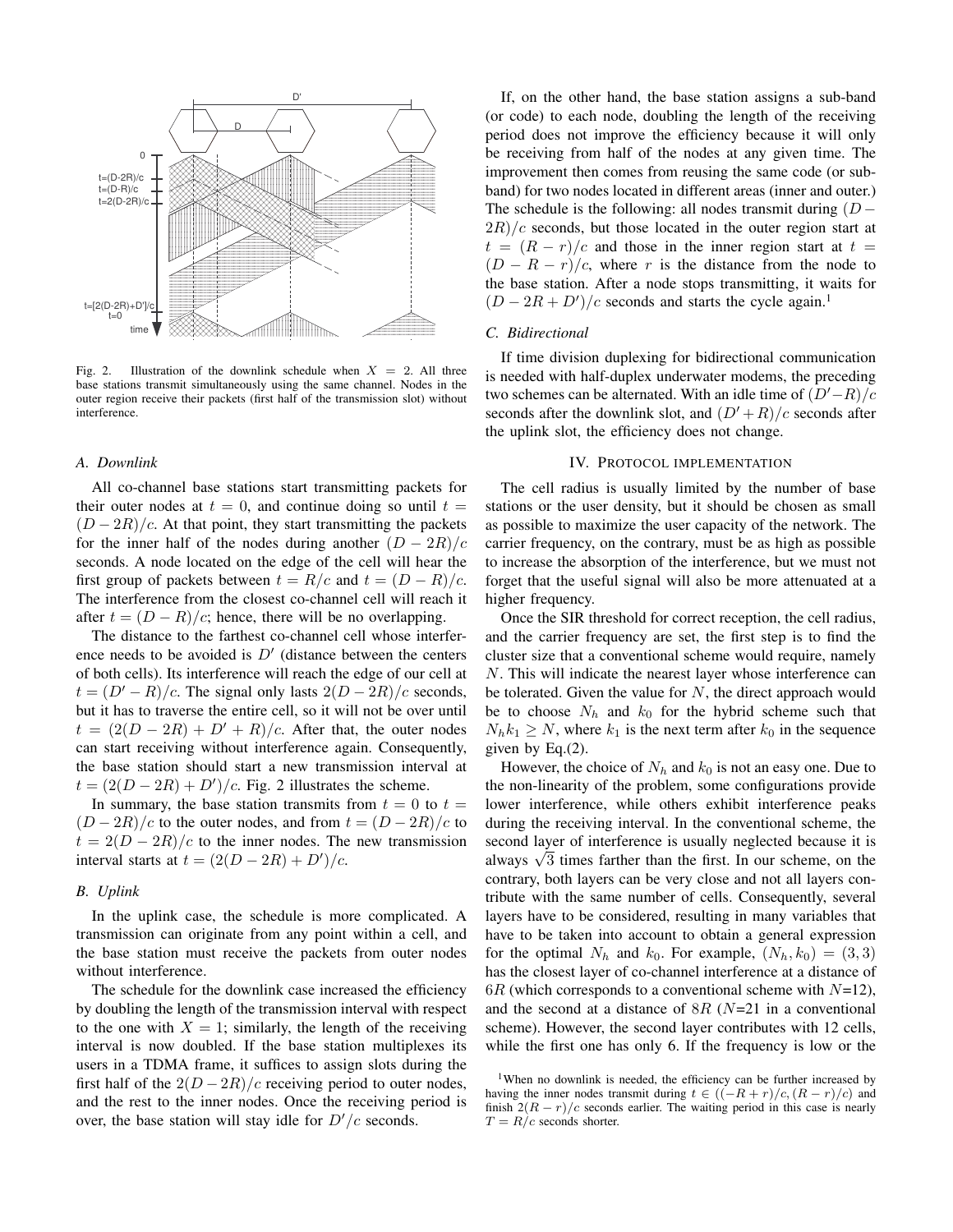cell radius small, the interference from the second layer can be stronger than the one from the first. Hence, the best option for a practical implementation would be to calculate the interference for all combinations of  $(N_h, k_0)$  and choose the best one.

|     | $\eta_{conventional}$ | $N_h$                                    | $k_0$ | $\eta_{hybrid}$ |
|-----|-----------------------|------------------------------------------|-------|-----------------|
| 347 |                       | need $X > 2$                             |       |                 |
|     | 11.1%                 |                                          |       | 13.3%           |
| 12  | 8.3%                  |                                          |       | 11.5%           |
| 13  | 7.7%                  |                                          |       | 9.3%            |
| 16  | 6.3%                  |                                          |       | 9.3%            |
| 19  | 5.3%                  |                                          |       | 8.3%            |
| 21  | 4.8%                  |                                          |       | 8.2%            |
| >21 |                       | no need to divide the interval $(X = 1)$ |       |                 |

TABLE I OPTIMAL  $N_h$  and  $k_0$  for  $R=1$ km and  $f=22$ kHz when  $X=2$ .

Table I lists the combinations for  $X = 2$  which give the best efficiency while keeping the SIR for outer nodes greater than that achieved by the conventional scheme. Cell radius of 1 km and carrier frequency of 22 kHz are assumed.

For very small values of  $N$  (under 7), it is impossible to protect all the nodes in the outer half of the cell from interference while keeping the efficiency higher than in a conventional scheme. X should then be increased to 3 (1/3 of the active period is free from interference) or higher.

If more than 21 cells per cluster are needed in a conventional scheme (likely if the cells are small),  $X$  can be reduced to 1. The efficiency will be lower, but the base station no longer has to make any distinction between the nodes. Additionally, it would be possible to implement a transmission power control mechanism because the protocol no longer assumes higher power received over short links.

### V. RESULTS

This section presents several numerical examples. We assume practical spreading with  $\alpha$ =1.5, and absorption according to the expression (1).

We assume that the cell radius is 1 km and the carrier frequency is 22 kHz (absorption occurs at 5 dB/km at this frequency). We will compare the interference level with the (3,3) hybrid scheme to that of a conventional scheme with  $N = 16$ .

Fig. 3 shows the interference level at the center, side and vertex of a hexagonal cell in the case of downlink transmission. The closest interfering layer during the first half of the active The closest interfering layer during the first hair of the active<br>interval will be at least  $\sqrt{3 \cdot 12}$  km away ( $k_1$ =4). The resulting SIR should be equivalent to that of a conventional scheme with  $N = 12$ . However, despite the fact that the schedule is designed to avoid interference only from the first two cochannel cell layers  $(k=1,3)$ , this particular design also avoids the interference from the third layer (k=4). Furthermore, the long gap between the third and fourth layers  $(k=4$  to  $k=7)$ enhances the SIR improvement.

The efficiency is given by

$$
\eta_{hybrid} = \frac{1}{N_h} \frac{2\sqrt{3N_h} - 4}{2\sqrt{3N_h} - 4 + \sqrt{3N_hk_0}}
$$



Fig. 3. Downlink SIR at three points of a cell during the receiving interval. The packets for outer nodes are sent during the first half of the interval, while those for nodes closer to the center of the cell are sent during the second half.

The efficiency is 9.3%, which is higher than the 8.3% of an  $N=12$  conventional scheme (a 10% improvement). Compared to an  $N=16$  conventional scheme, the efficiency is improved by 50%. The hybrid scheme also achieves a higher SIR than either of the conventional schemes: there is 3 dB improvement over the  $N=12$  conventional scheme, and a 10 dB improvement over the  $N=16$  conventional scheme.

Additionally, the first plot of Fig.3 shows that the signal to interference ratio in the central region is high during the second half of the interval. Therefore, the inner nodes can also receive their packets without strong interference, thus allowing the base station to reduce its transmission power if necessary. This holds as long as  $N_h \leq 4$ .

The results for the uplink case are similar. Fig.4 shows the interference level in the worst case (minimum distance to the transmitter in each co-channel cell). During the first half of the receiving period, the base station barely hears any interference. This is the interval during which the weak packets from far nodes arrive, while those from nodes in the inner region will arrive during the second half. It may seem that the interference during the second half of the interval is too high even for the nodes close to the center, but this is mainly due to the fact that we are plotting the worst case. If necessary, the interference could be reduced at the cost of some efficiency by increasing  $N_h$ .